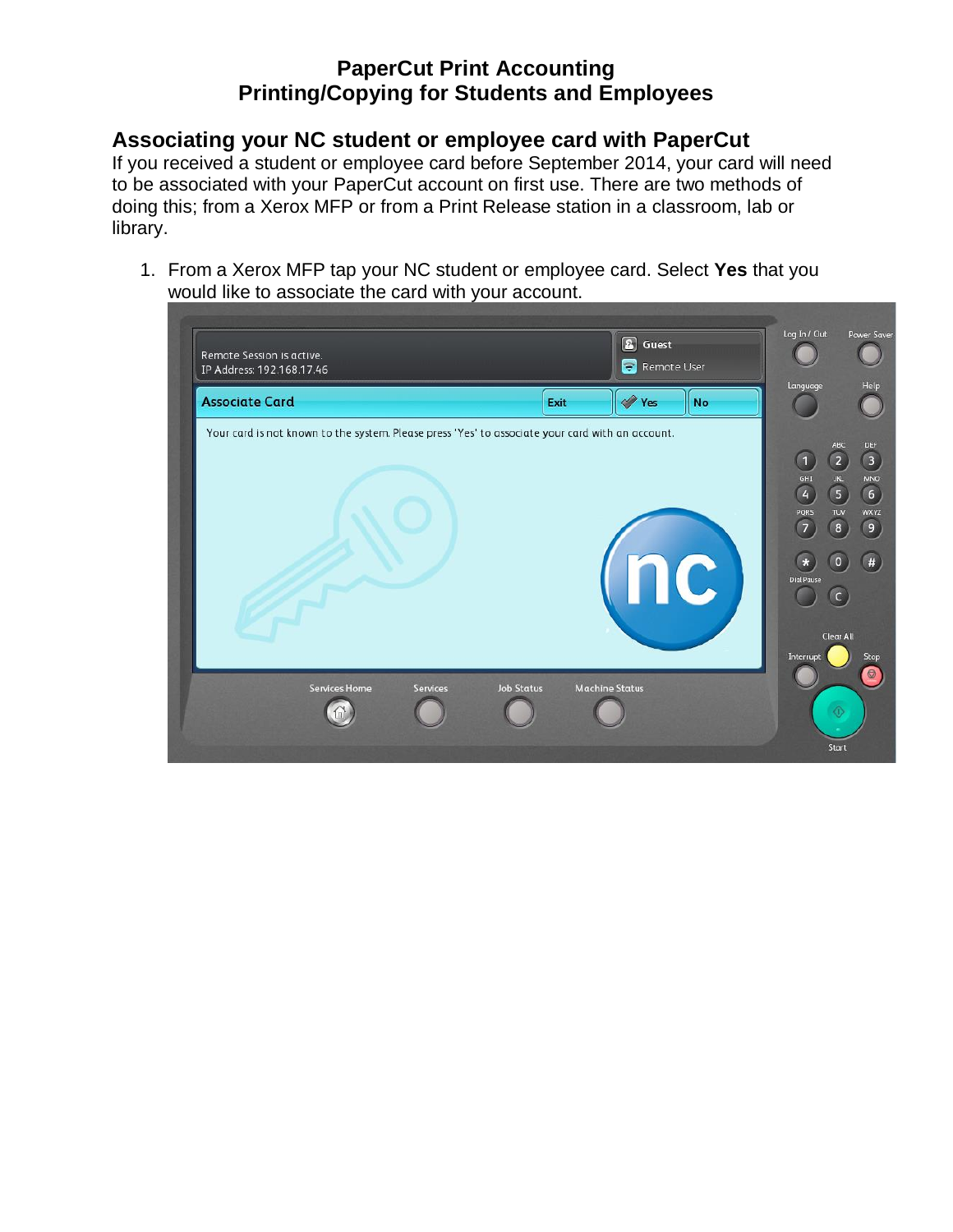2. Enter your username and select **Done**



3. Enter your password and select **Done.**

| $\boxed{\mathbf{2}}$<br>Guest<br>Remote Session is active.<br>Remote User                                                                                                                                                                                                                                                                                                                                                                                                                                                                                                                                                   | Log In / Out<br><b>Power Saver</b>                                                                                                                                                                                            |
|-----------------------------------------------------------------------------------------------------------------------------------------------------------------------------------------------------------------------------------------------------------------------------------------------------------------------------------------------------------------------------------------------------------------------------------------------------------------------------------------------------------------------------------------------------------------------------------------------------------------------------|-------------------------------------------------------------------------------------------------------------------------------------------------------------------------------------------------------------------------------|
| Cancel<br><b>Associate Card - Password</b>                                                                                                                                                                                                                                                                                                                                                                                                                                                                                                                                                                                  | Help<br>Language                                                                                                                                                                                                              |
| Done                                                                                                                                                                                                                                                                                                                                                                                                                                                                                                                                                                                                                        | ABC<br><b>DEF</b><br>$\sqrt{3}$<br>$\overline{2}$<br>$\mathbf 0$                                                                                                                                                              |
| 5<br>$\overline{2}$<br>3<br>8<br>9<br>1<br>6<br>$\overline{7}$<br>4<br>0<br>y<br>W<br>e<br>t<br>u<br>p<br>q<br>r<br>$\mathbf{o}$<br>$\odot$<br>$\odot$<br>$\circledcirc$<br>$\odot$<br>$\odot$<br>$\odot$<br>$\odot$<br>$\mathbf{r}$<br>f<br>✿<br>d<br>h<br>k<br>$\mathfrak a$<br>g<br>s<br>ı<br>$\odot$<br>$\odot$<br>$\circledcirc$<br>$\odot$<br>$\odot$<br>$_{\odot}$<br>b<br>$\mathsf{n}$<br>z<br>X<br>c<br>m<br>$\mathbf{v}$<br>徻<br>٠<br>$\odot$<br>$\odot$<br>$\odot$<br>$\odot$<br>$\odot$<br>$_{\odot}$<br>EB ENG<br>Áά<br>[?#8]<br>$^{\copyright}$<br>$\triangleright$<br>Space<br>.com<br>$\blacktriangle$<br>◁ | GHI<br><b>MNO</b><br><b>JKL</b><br>$6\overline{6}$<br>$\sqrt{5}$<br>$\overline{4}$<br>WXYZ<br>PQRS<br>TUV<br>9<br>$\sqrt{7}$<br>$\mathbf{8}$<br>$\#$<br>$\circ$<br><b>Dial Pause</b><br>(c)<br>Clear All<br>Stop<br>Interrupt |
| Services Home<br><b>Job Status</b><br><b>Machine Status</b><br><b>Services</b><br>ſω                                                                                                                                                                                                                                                                                                                                                                                                                                                                                                                                        | $\circledcirc$<br>Start                                                                                                                                                                                                       |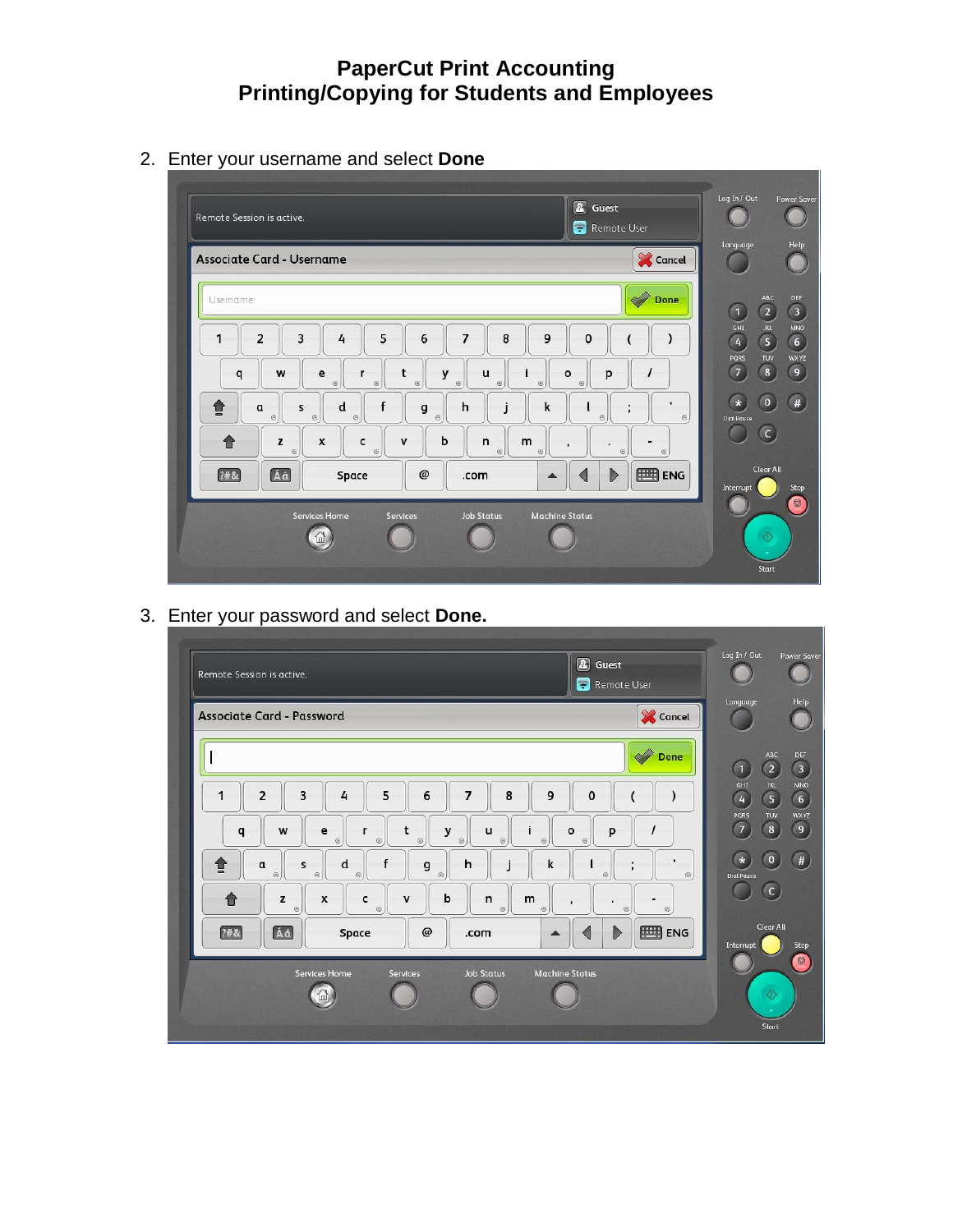4. Your card is now associated with your PaperCut account. Select **Yes** to continue.



# **Printing**

Students will now print to virtual print queues where the print job is held centrally and can be released to print on any student printers i.e. printers in classrooms, labs or the library associated with a print release station or from any student accessible Xerox MFP. Students will only be able to see their own print jobs. Jobs will be available for release for four hours from the time of submission and then deleted. **Please note:** you can release a colour print job on a black and white device to print in black and white. You can also force a colour print job to print in black and white on a colour device to reduce your cost per page.

Employees will continue to print to Xerox MFPs and other printers directly using named print queues (identified by room) which prints the job automatically. In the future an option will be available for printing to virtual print queues as well.

Each student printer and Xerox MFP will be labelled with the specific print queue name and functionality of the device.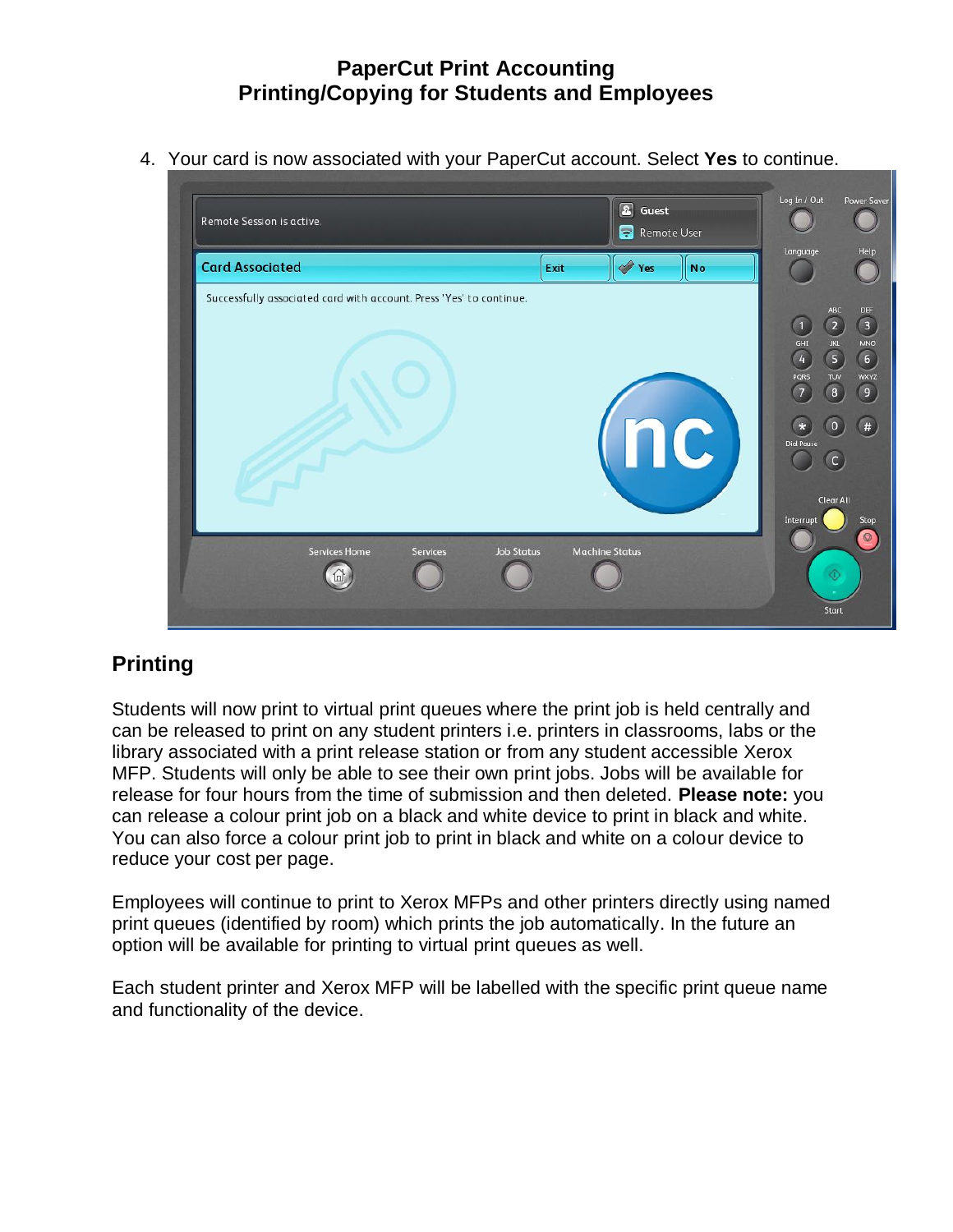#### **Accessing your PaperCut Account**

Students and employees can now log in to their PaperCut account for account information, to release print jobs or view their printing history.

**\*New\*** Students may now add value to their account through secure online credit card payment.

Navigate to<https://printingnc.niagaracollege.ca/user> and log in with your network username and password.

#### **Web Print Release**

From your account, print jobs can also be released by using a new feature, web print release. On the left hand side select **Jobs Pending Release**, select the job you would like to print and click the **Print** link. On the next screen select the printer you would like to send the job to. Printers are named after their room location and also contain a helpful description.

## **Add Value to Your Account for Students**

## **Xerox MFP Functionality**

There are several models of Xerox MFPs deployed to meet varying requirements and to match the available footprint where we have space constraints. All models now have the same end user interface for ease of use.

Xerox MFPs are energy saving devices. To reactivate a device, press the button which may be labelled Energy Saver, Power Saver or Power depending on your model.

You will be prompted to login. Tap your NC student or employee card on the attached card reader to login. Forgot your card? Select 'Alternate Login' and enter your network username or ID and password or PIN.

All students and employees using Niagara College computers have a network username and password. For others using our classrooms and labs an ID and PIN can be assigned to use for printing. Please speak with your Niagara College shared services partner.

## **Printing/Copying/Scanning Step by Step Instructions**